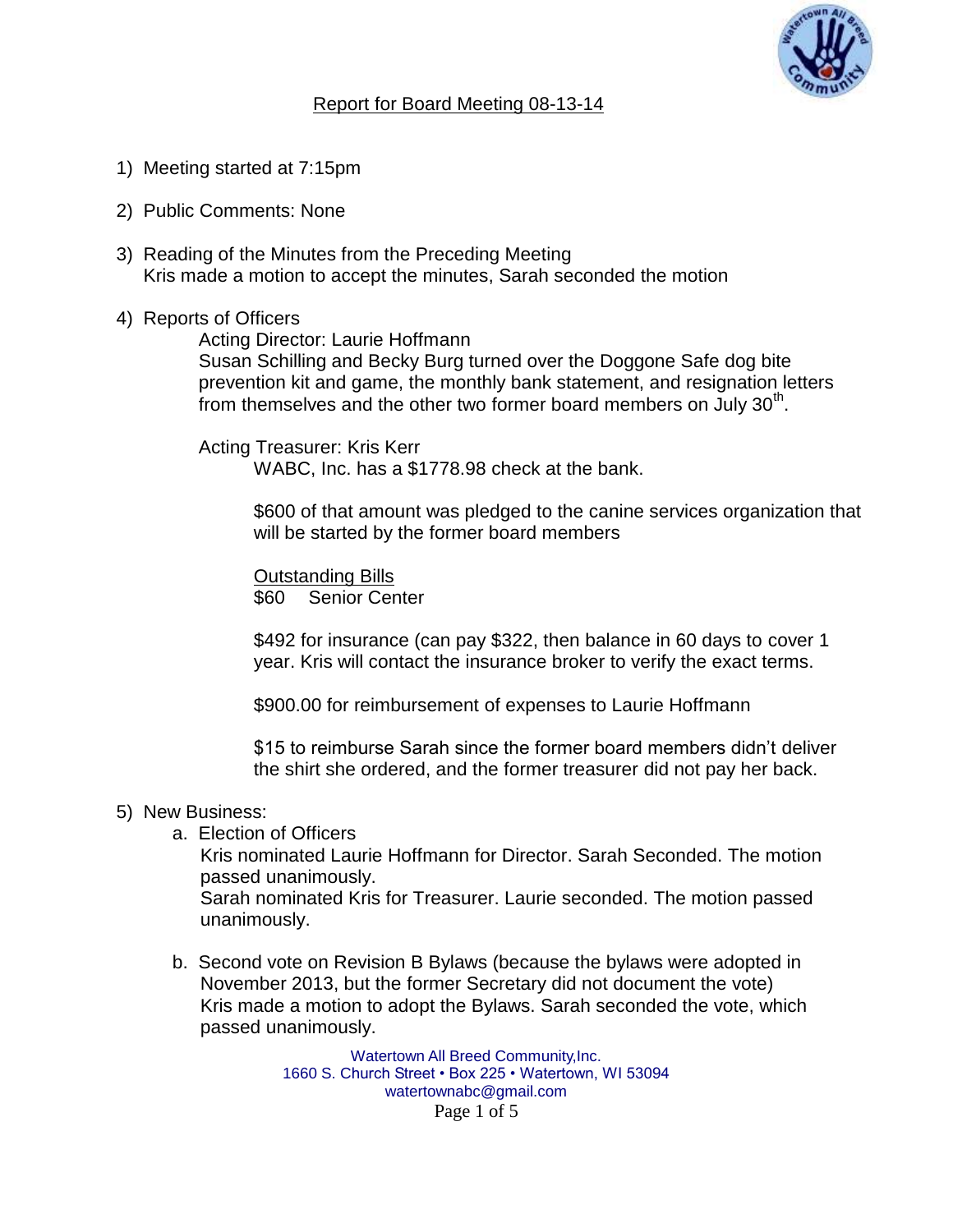

- c. Establishing a process/policy for:
	- a) Adding and removing board members from the account policy
	- b) Making withdrawals from the account with respect to bill paying, buying supplies, etc.

The board drafted the following policy:

"It takes two board members to make changes to the account.

We need two signatures on each check.

The two names given access to the account will be decided by a Vote of 60% of the board."

Laurie made a motion to adopt. Kris seconded the motion, which passed unanimously.

## Report for Associates Meeting 08-13-14

1) The meeting was called to order at 7:41p.m

Public Comments: Steve noted that he was at the meeting to tell us about a Fall (dog) Weight-Pull completion and dog-related event he is organizing. The event is planned to be held at Riverside Park. Watertown Humane Society has expressed an interest in having a table at the event, as well as Rock River Vet, and two dog treat crafters.. Kathy Wolff had expressed an interest in doing a "Be a Tree" dog bite prevention presentation. Steve has also invited the Buckskinners Encampment from West Allis. The tentative times/dates are Sat 8-6, Sun 10-4 on Oct 18, and  $19<sup>th</sup>$ 

Steve is a dog owner who has four Siberian Huskies. He has been doing weight-pull competitions with his dogs, and he and his dogs were recently featured in the Friends and Family publication from the Watertown Daily Times.

- 2) Reading of the Minutes from the preceding meeting –The former secretary did not submit any minutes of the last meeting.
- 3) Reports of Officers
	- a. Director –We met with the officer who investigated allegations of neglect of a Watertown dog this week. We had originally contacted the Watertown Police department when someone posted allegations of neglect, listing the address of the owner, to our Facebook page. The police found that the dog is currently under the care of a veterinarian. They also followed up on the dates of the dog's prescriptions, and found that all the information that the owner gave them

Watertown All Breed Community,Inc. 1660 S. Church Street • Box 225 • Watertown, WI 53094 watertownabc@gmail.com Page 2 of 5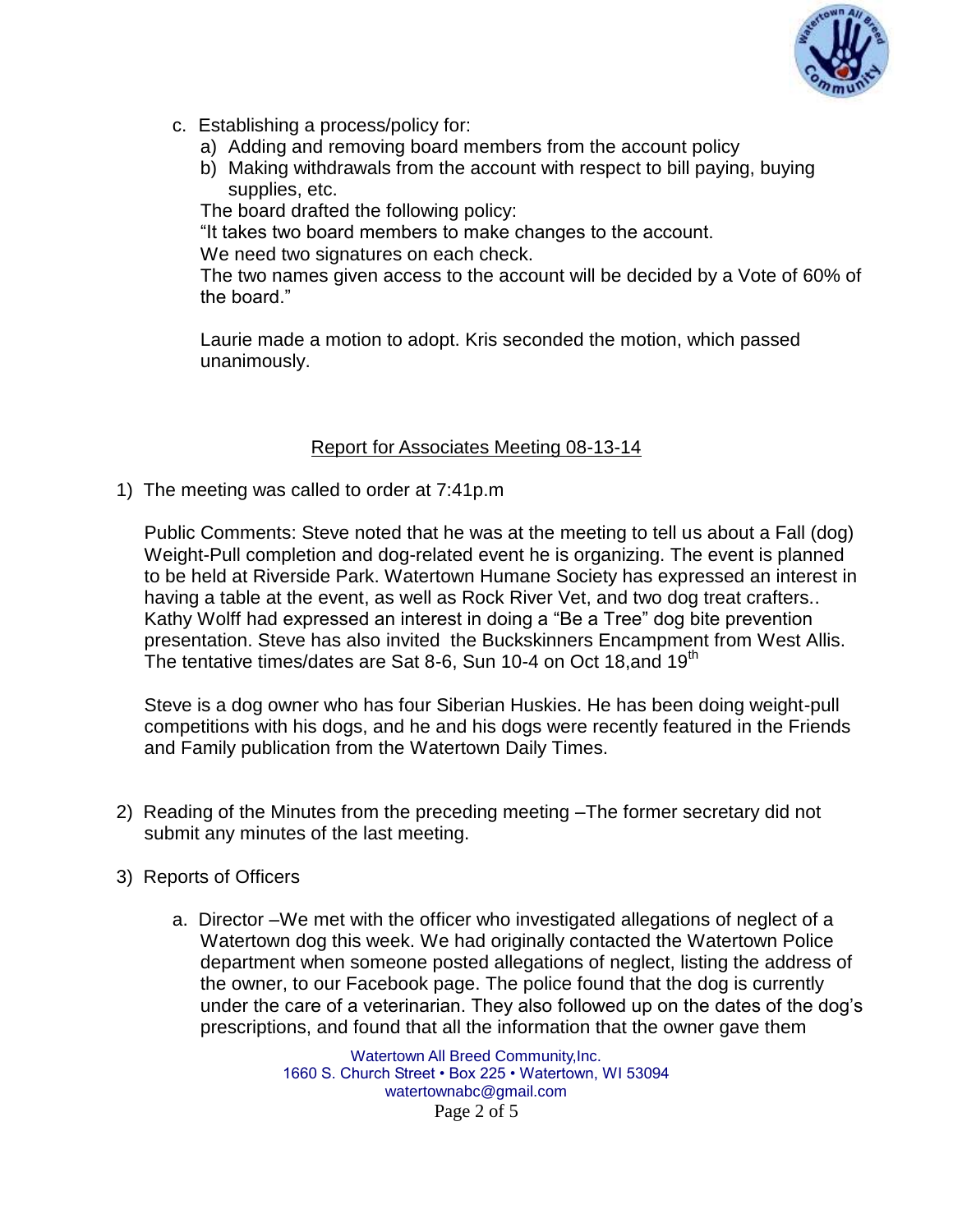

checks out. They also relayed to us that the dog's condition is caused by a medical condition, and that they are doing everything they can for the dog, according to the veterinarian. We told the officer that our organization would consider covering the costs of taking the dog to another vet for a second opinion if he wanted to do that.

b. Treasurer –Kris noted that we will be reimbursing Sarah for the tee shirt she ordered.

The following discussion resulted: Gail submitted price estimates on tee shirts from a local vendor, and there was a discussion of getting more tee shirts. Steve offered to get pricing on shirts for us as well. Everyone expressed concern over the poor quality of the shirts we had gotten the last time from different vendor, and asked Gail and Steve to make sure that the shirts were Gilden 2000 shirts. (All the quotes we had originally gotten were for Gilden 2000, but when the shirts were delivered they were Gilden Ultra Cotton.) The Associates agreed that the color of the shirts should be blue, so that the screen printing would only need to be 2-color. We also asked Gail and Steve to bring samples of the shirts in the different shades of blue so we could see what we were getting before we buy the shirts this time. Sarah suggested that we change the logo. Laurie stated that our mission has not changed, so there was no need to change the logo. Greg expressed concern over the amount of work it would take to design a different logo.

- 4) Reports of the Committees
	- c. Training –Next class Aug.  $27<sup>th</sup>$ . The class will finish a couple weeks before Thanksgiving. The next class will be after  $1<sup>st</sup>$  of the next year. The class size is limited to 8 dogs. Amy is the class assistant
	- d. Dog Park -

Steve had seen a sign that said "dog trail" behind Kwik Trip by the High School, and asked if anyone knew where that trail was. No one has heard of another dog-walking trail outside of Brandt Quirk and Boomer Parks.

Brandt/Quirk Park off-leash dog park site progress:

The City of Watertown is apparently the only one interested in the purchase of the property.

It is to be appraised, etc. so we are one step closer to acquiring the property.

Discussion of suitable sites for dog carting activities:

The Boomer Street Dog Park is open. Laurie noted that, while the Boomer dog park is small, it's an ideal size for holding dog-related demonstrations and presentations with dogs.

> Watertown All Breed Community,Inc. 1660 S. Church Street • Box 225 • Watertown, WI 53094 watertownabc@gmail.com Page 3 of 5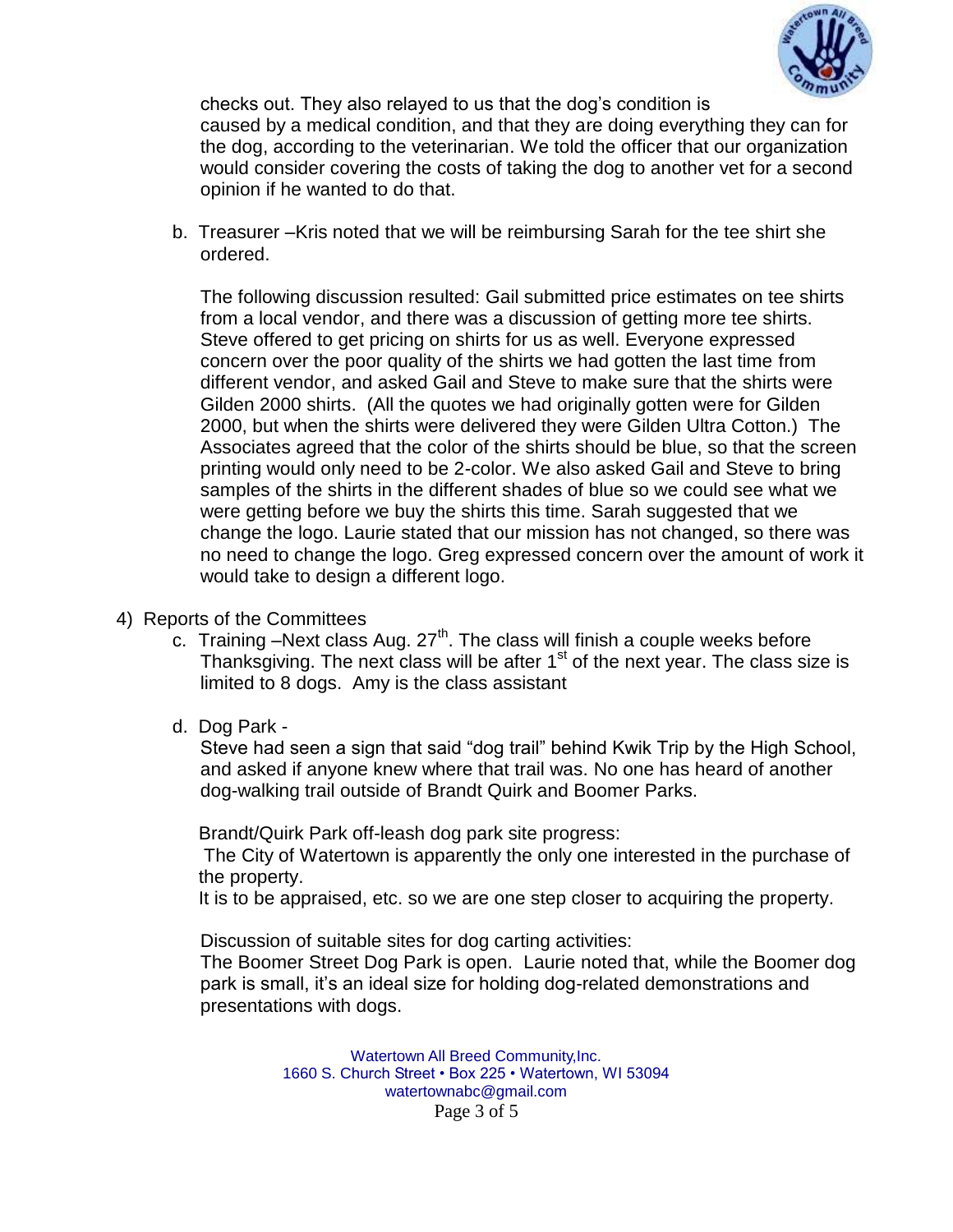

Gail suggested that we have someone from a Beaver Dam dog carting group come in to give a public presentation. (Gail is going to follow up on details)

Jim Perry, who is involved in lure coursing and Flyball was suggested as a presenter.

- 5) Old Business
	- e. Boomer Street Off-Leash dog park equipment project (This has been on hold until the opening of an off-leash dog park in Watertown.) Large and small wooden spools (5 foot and 3 foot) will be donated by Oconomowoc Utilities.

Everyone decided that the spools should be taken straight to the Boomer dog park, and we could have a community event to paint and set up the spools there. Greg will coordinate moving the spools, and we will discuss an event at the next meeting.

f. Planning for creating a small notice of our WABC group stating purpose & contact info for further info to be given to Chamber of Commerce and small "notices" given to Humane Society to include in a packet of info given to those who adopt pets. Also to post on bulletin boards at veterinarian clinics and at the library.

On hold for Arline (who was not able to attend the meeting)

g. Planning a presentation for "Family Learning Days", held on a weekend during the winter, at Dodgeland Schools (Juneau) where we could present programs such as Be A Tree.

On hold for Arline (who was not able to attend the meeting)

## 6) New Business

- h. Planning events discussed. No final plans were made:
	- i. Ideas:
		- 1. Asking the Watertown PD Humane Officer to give a presentation on how to report animal neglect/abuse The group discussed alternatives to calling the police to compliment the presentation, and how the public knowing what to expect when they call in to report may reduce the fear of calling,
		- 2. Asking Kathy Pobloski from Lost Dogs of Wisconsin to give a presentation
	- ii. The group discussed scheduling events for just before the Associates meetings. (Board meetings will not need to be held every month)

Watertown All Breed Community,Inc. 1660 S. Church Street • Box 225 • Watertown, WI 53094 watertownabc@gmail.com Page 4 of 5